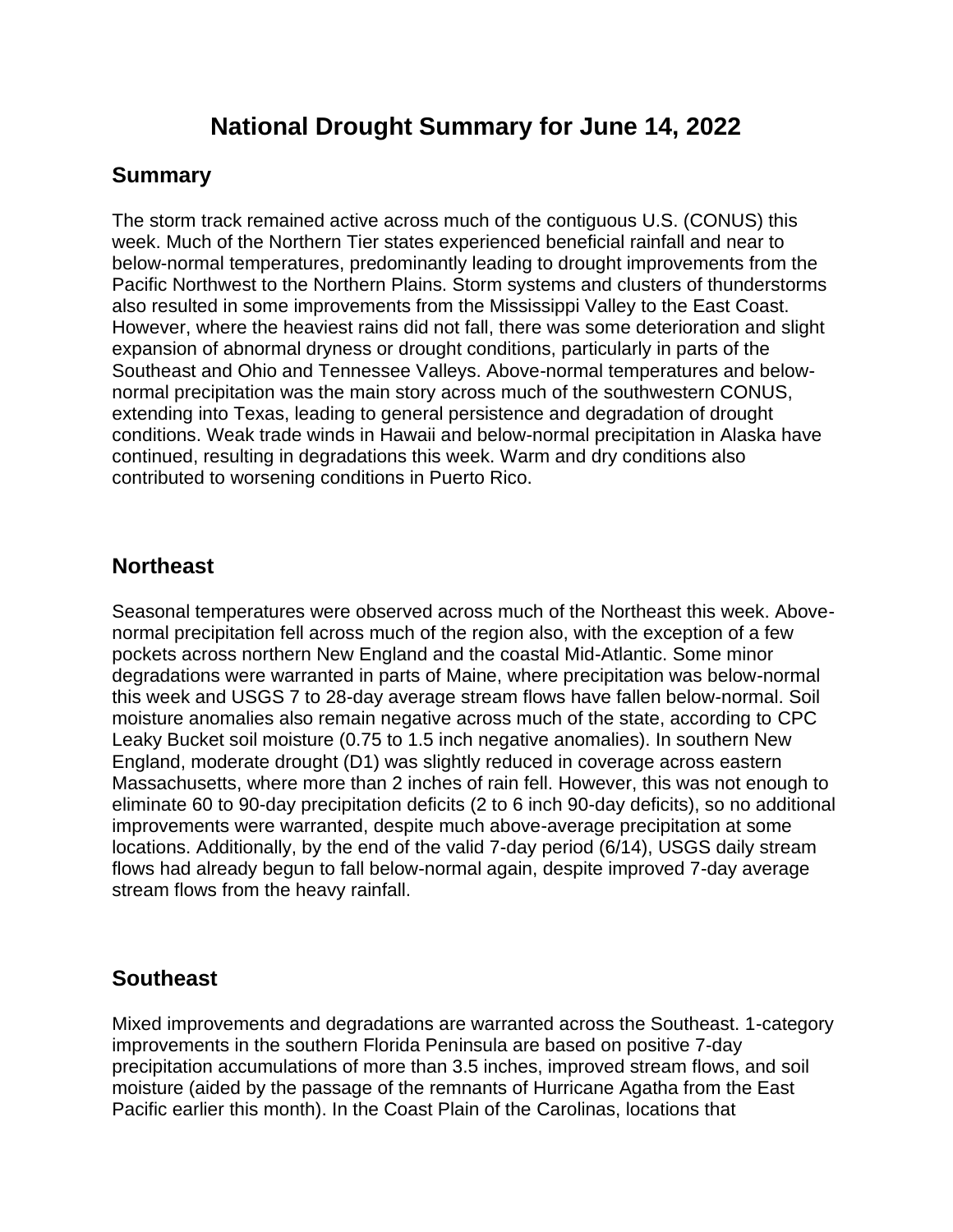experienced 1 inch or greater surpluses of precipitation this week also saw improvements. However, improvements were very targeted in nature due to long-term (180-day) rainfall deficits remaining mostly intact, despite the above-normal precipitation. The Piedmont and upstate areas of the Carolinas and much of eastern and southern Georgia, where rainfall was generally below-normal this week, saw expansion of abnormal dryness (D0) and moderate drought (D1) conditions. A report from South Carolina indicates leaf rolling, stunted growth, and shallow roots on corn crops caused by stress from insufficient soil moisture, which is further supported by NASA SPoRT soil moisture estimates (widespread root-zone soil moisture below the 10th percentile of the historical distribution). These areas continue to be susceptible to rapid degradation in the coming weeks, given the potential for excessive heat and below-normal precipitation favored over the next couple of weeks, and will be an area to watch. D0 areas in parts of northern Alabama were removed, associated with much above-normal rainfall from Birmingham northward toward the Tennessee Valley and seasonal average temperatures for the week.

## **South**

Short-term (30 to 60-day) rainfall deficits continue to mount across parts of the Lower Mississippi and Tennessee Valleys. Coverage of D0 (abnormal dryness) was generally expanded, although coverage is sporadic. Seasonal temperatures in these areas helped keep evapotranspiration rates at bay this week. However, daily soil moisture anomalies continue to become more negative, particularly over the past couple of weeks from northern Louisiana, extending northeastward toward the Tennessee Valley, as several locations have seen continued declines in surface moisture. Similar to the Carolinas, these areas will need to be watched in the coming weeks, as potentially excessive heat and below-normal precipitation is forecast through the end of the month. Drought deterioration is also warranted across much of Texas, which saw another week of much above-normal temperatures, high winds, and below-normal precipitation. Some of these degradations extended into western Louisiana also. However, in eastern Louisiana, a cluster of thunderstorms provided some relief to abnormally dry (D0) and moderate drought (D1) areas. Improvements are also warranted in western Oklahoma, particularly in areas that received at least 1 inch rainfall surpluses this week. Some 2-category improvements occurred in areas where year-to-date precipitation deficits declined and daily soil moisture estimates improved to near-normal down to 200 cm.

#### **Midwest**

The Upper Midwest remained cooler than normal and generally wetter than normal, leading to some improvements in abnormally dry (D0) areas. Conversely, parts of the Corn Belt and Ohio Valley have started to dry out, as precipitation has been hit-or-miss in recent months, pushing short-term deficits to increase further (60-day rainfall deficits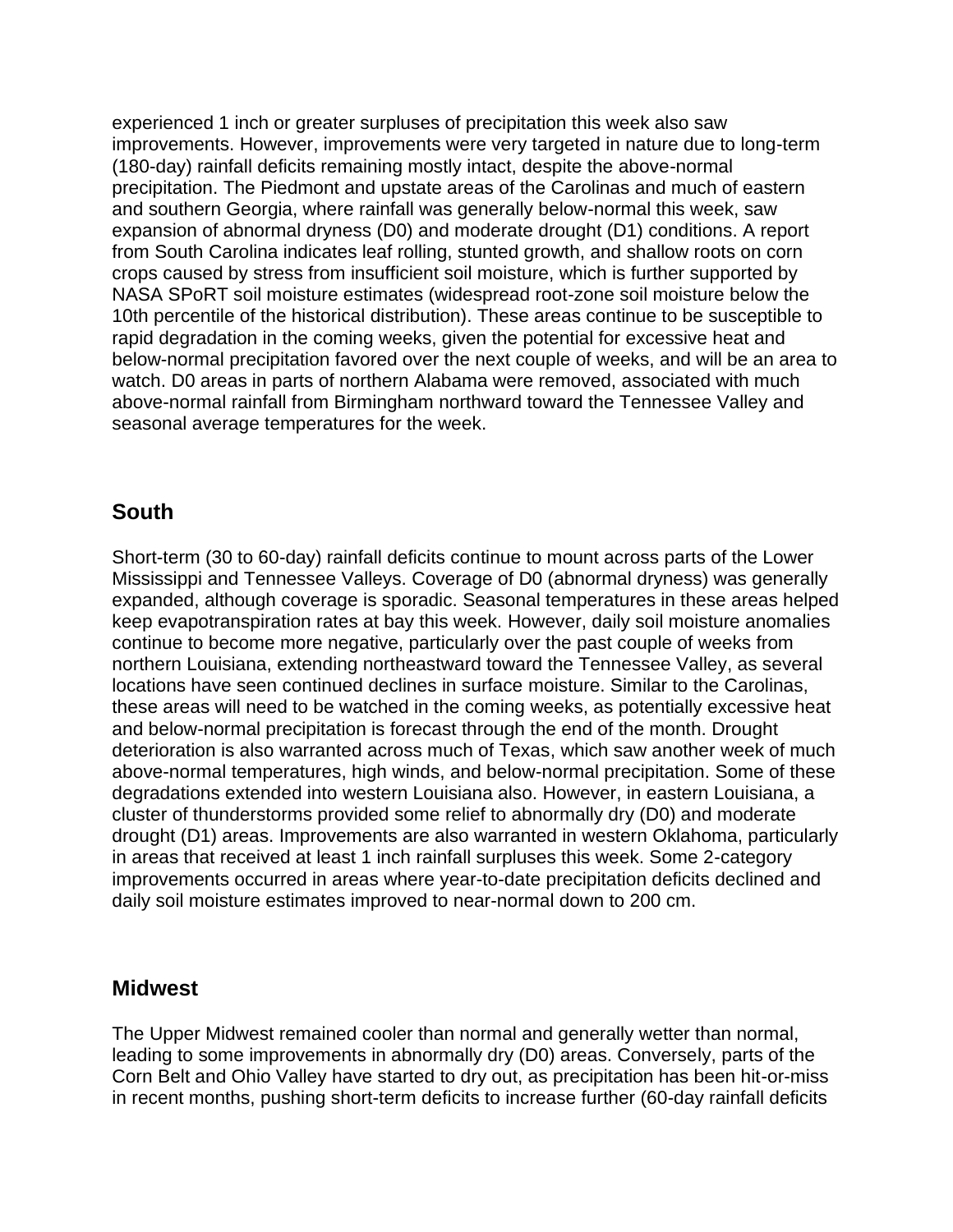of more than 3 inches in many locations). As such, targeted expansion of D0 was warranted in parts of Kentucky, Indiana, Illinois, and Missouri. In addition, root zone soil moisture has fallen below the 20th percentile of the historical distribution (NASA SPoRT) along with nearby 7-day average stream flows, which have fallen below-normal (ranked between 10th to 24th percentiles by the end of the valid period - 6/14).

## **High Plains**

Much of the High Plains Region has seen beneficial rainfall and temperatures averaging near to below-normal over the past 30 days. However, above-normal temperatures finally crept in this week, as temperatures ran more than 3°F above-normal for much of the region. Despite the above-normal temperatures, precipitation was also aboveaverage for many locations, warranting broad 1-category improvements in the drought depiction where more than 1 inch 7-day surpluses were observed and where longerterm deficits were appreciably diminished. Only areas in southwestern Colorado and just east of the Front Range in Wyoming experienced some degradation, as temperature anomalies were highest in those areas (6°F to 9°F above-normal). Also, high winds have helped to exacerbate ongoing drought in those locations.

## **West**

Much of the Northern Tier of the U.S. from the Pacific Northwest to the Northern Plains, has seen marked improvements in recents months due to a persistent storm track and near to below-normal temperatures. That same pattern continued this week and continued to eat away at long-term precipitation deficits and indicators, such as groundwater. Additionally, some high-elevation locations have even picked up additional snowpack and stream flows are running near to much above-normal over the past 28 days. Given the wet conditions in recent months and the continuation of the active storm track, broad improvements are warranted again this week. The only exception is parts of north-central Montana, where precipitation has generally missed many areas near the Golden Triangle in recent months, warranting some slight degradation this week, as precipitation again missed these areas. Elsewhere in the Western Region, despite the much above-normal temperatures, a general status quo depiction was warranted, the exception being Nevada and New Mexico. A slight expansion of extreme drought (D3) was warranted in central Nevada, where 7 to 28-day average stream flows are running below the 5th percentile of the historical distribution, vegetation indices are indicating similar signals as D3 areas to the east, and KBDIs are indicating high soil moisture deficiency in the upper layers. Despite some nearby monsoon precipitation in parts of New Mexico and Arizona, accumulations were not enough to change the severe (D2) to exceptional (D4) drought depictions in areas where the rains fell. Given the temperatures were running anywhere from 5°F to 10°F above-average, and coupled with windy conditions, additional degradations were made in parts of western and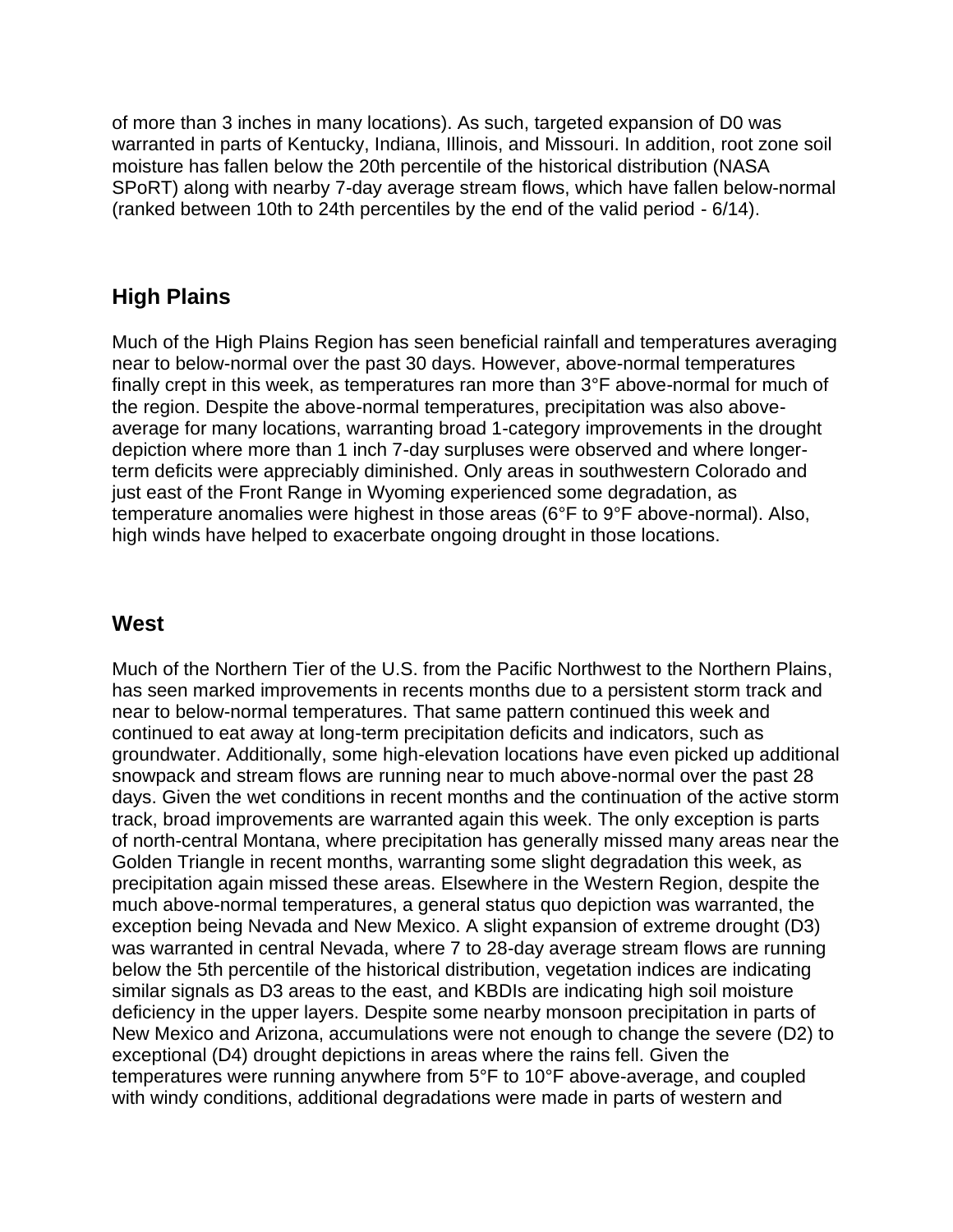southern New Mexico. Additionally, CPC soil moisture continues to remain below the 5th percentile much of the region and nearby stream flows are averaging in the bottom 2 percent of the historical distribution.

## **Caribbean**

In Puerto Rico, rainfall in excess of 2 inches fell across parts of western interior parts of the island. However, amounts were not enough to eliminate short-term (90-day) deficits. Farther east, below-normal precipitation was observed this week and stream flows have fallen below the 10th percentile of the historical distribution. As such, D0 (abnormal dryness) and D1 (moderate drought) were expanded in coverage across the southeast. In the northeast, the addition of D2 (severe drought) was warranted, where stream flows have fallen below the 10th percentile and 90-day rainfall deficits have reached upwards of 12 to 16 inches (per Advanced Hydrologic Prediction Service estimates).

Hot, mostly dry weather prevailed across the U.S. Virgin Islands, along with periods of haze and reduced air quality due to Saharan dust. The islands' drought status was unchanged, with extreme drought (D3-SL) noted on St. Croix and severe drought (D2- SL) reported on St. Thomas and St. John.

The short-term component of the drought remains a grave concern to agricultural interests, as hot, dry conditions have boosted water demands and have stressed pastures, crops, and native vegetation. During the first 2 weeks of June, rainfall totaled less than one-quarter inch at all available observation sites on St. Thomas and St. John. Only spotty June 1-14 totals above one-half inch were observed on St. Croix. Official June 1-13 totals included 0.04 inch (4% of normal) at King Airport on St. Thomas and 0.12 inch (15% of normal) at Rohlsen Airport on St. Croix. Rohlsen Airport capped the drought-monitoring period with consecutive daily-record highs of 92°F on June 12-13. King Airport reported a high temperature of 90°F or greater for the first time this year on June 12.

Meanwhile, the long-term component of the drought has contributed to diminishing groundwater reserves. Data from U.S. Geological Survey wells – one on each major island – continued to exhibit increases in depth to water. On St. Croix, for example, the depth to water at the Adventure 28 Well increased to 33.77 feet on June 14, compared to less than 10 feet in late 2017. Similarly, depth to water at the Susannaberg DPW 3 Well on St. John has increased more than 20 feet since late 2017.

## **Pacific**

Much of southern Mainland Alaska was experiencing abnormally dry (D0) conditions, with a small region of south-central Alaska depicted in moderate drought (D1), leading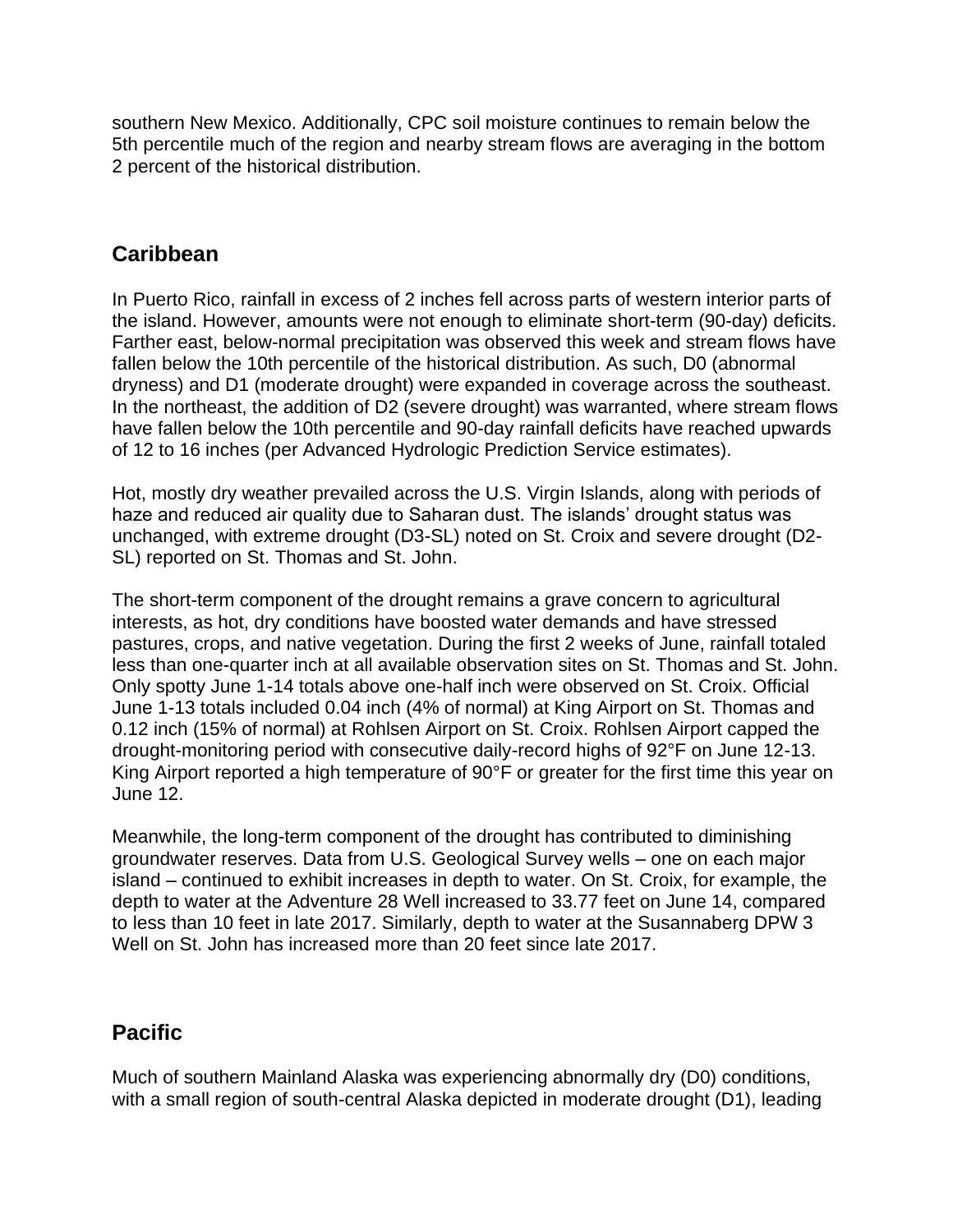up to this week due to above-normal spring time temperatures and below-normal precipitation. With the exception of interior Mainland Alaska, above-normal temperatures were observed this week over many of these same areas, as well as below-normal precipitation. Soils have continued to dry out, despite some late season snow melt in some locations, warranting further deterioration of conditions. This resulted in the expansion of D0, the addition of new D1 areas in the southeastern and central Mainland, and the addition of severe drought (D2) along the Susitna River. In addition, lightning season started early this month, so ongoing dryness and gusty winds continue to enhance the wildfire risk, especially as the largest documented tundra fire burns in southwestern Alaska.

In Hawaii, drought deterioration was warranted this week. A dry time of year coupled with weak trade winds and below-normal precipitation led to some targeted 1-category degradations along the island chain. Stressed and browning vegetation was reported on eastern Oahu and stream flows have continued to decline since the start of the month in most locations throughout the islands.

In recent days, the Intertropical Convergence Zone (ITCZ) arched north of Kwajalein and Majuro, delivering locally heavy showers to the northern Marshall Islands. Following the previous week's 4-inch rainfall total on Wotje, additional showers led to a change in categorization of abnormally dry conditions from D0-SL to D0-L, to reflect any lingering impacts from the recently ended drought. Neither dryness nor drought existed elsewhere in the Marshall Islands. Kwajalein reported measurable rain on each of the first 14 days of June, totaling 5.61 inches. Majuro noted 1.57 inches of rain on June 10. Data for Utirik remains unavailable.

Meanwhile, the Mariana Islands continued to await more regular rainfall in conjunction with the onset of the rainy season, allowing D0-S to persist for Saipan, Rota, and Guam. Only scattered observation sites in the Marianas received more than an inch of rain during the drought-monitoring period. On Guam, the Keetch-Byram Drought Index (KBDI) climbed as high as 685 before retreating slightly, indicating a high fire danger.

Farther south, ample rain continued to fall across the Federated States of Micronesia (FSM), except on Kapingamarangi. No measurable rain has been reported on Kapingamarangi during five of the last 6 weeks, resulting in severe drought (D2-SL). According to reports from Kapingamarangi, vegetation is turning yellow and water levels for both private and public water tanks are at roughly 30% of capacity – and a ship recently delivered water supplies to the island. Elsewhere in the FSM, Lukunor has received less than an inch or rain during three of the last five drought-monitoring periods and will continue to be monitored for the need to introduce abnormal dryness. Data for Fananu remains unavailable.

Elsewhere, generally abundant rain continues to fall across the Republic of Palau and American Samoa. Month-to-date rainfall in the Republic of Palau has totaled 5 inches or more at several locations, including Airai and Koror. In American Samoa, the international airport has been a bit dry so far this month, with 0.92 inch reported through